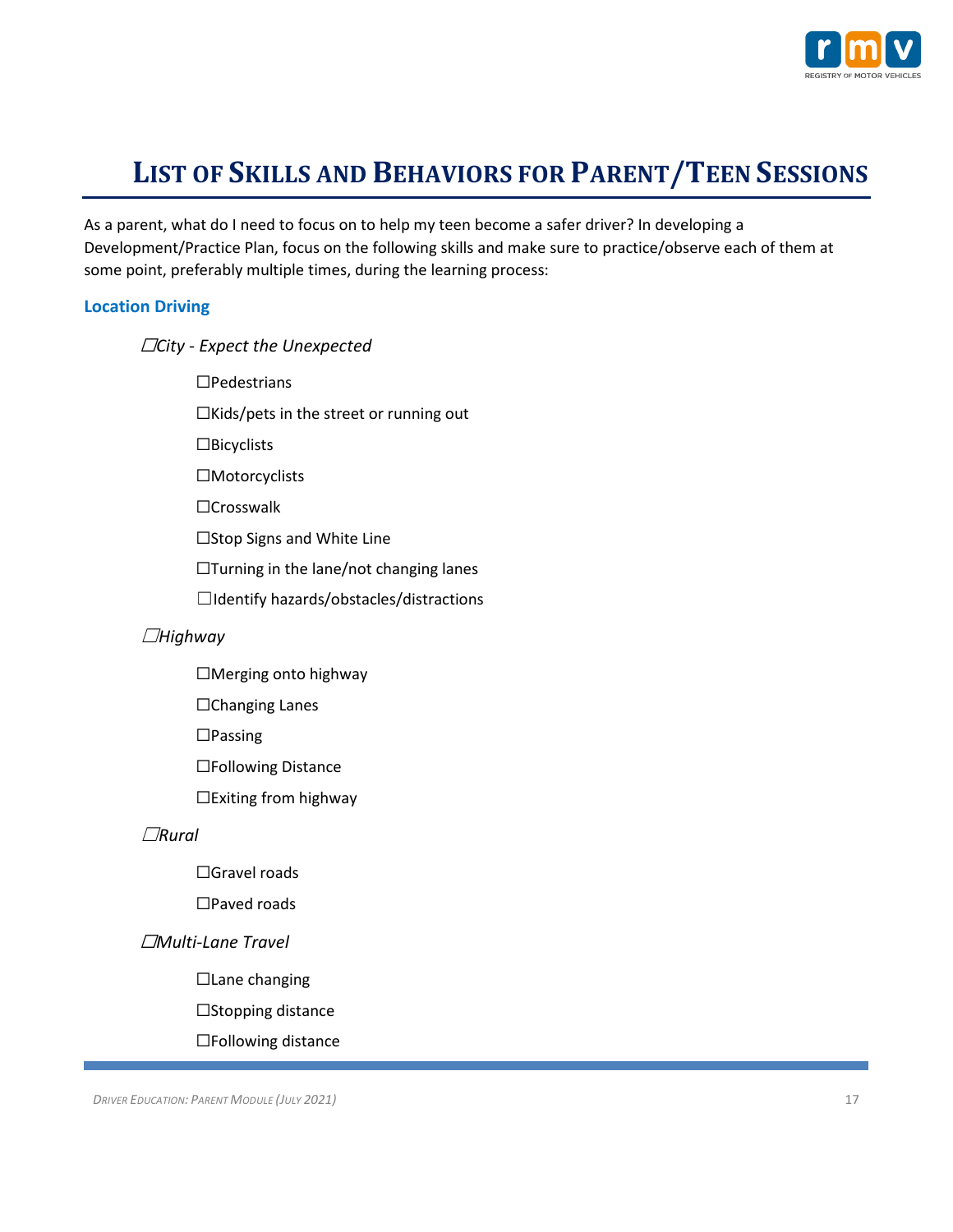

## $\Box$ Right/Left turns

#### **Parking**

܆*Parallel Parking*

܆*Uphill/Downhill Parking*

܆*Angel/perpendicular parking*

܆*Exiting parking*

## **Backing up/Reversing**

*Straight*܆

܆*Contour of the Road*

܆*Rear window View information*

## **Proper Braking**

܆*Heel on floor (side to side foot movement)*

## **3 Point Turn**

܆*Timing to complete* 

܆*Maximize your road space*

## **Roundabouts**

܆*Traffic movement* 

#### **Hand position**

 $\Box$ 10-2

܆*Hand over hand turning*

#### **Inclement Weather Driving**

*Rain*܆

܆*Snow and Ice*

*Wind*܆

 $\square$ *Fog* 

*Hydroplaning*܆

#### **Time of Day Driving Issues**

܆*Night Driving* (especially dealing with headlight glare)

܆*Morning and Early Evening* (especially dealing with sun glare)